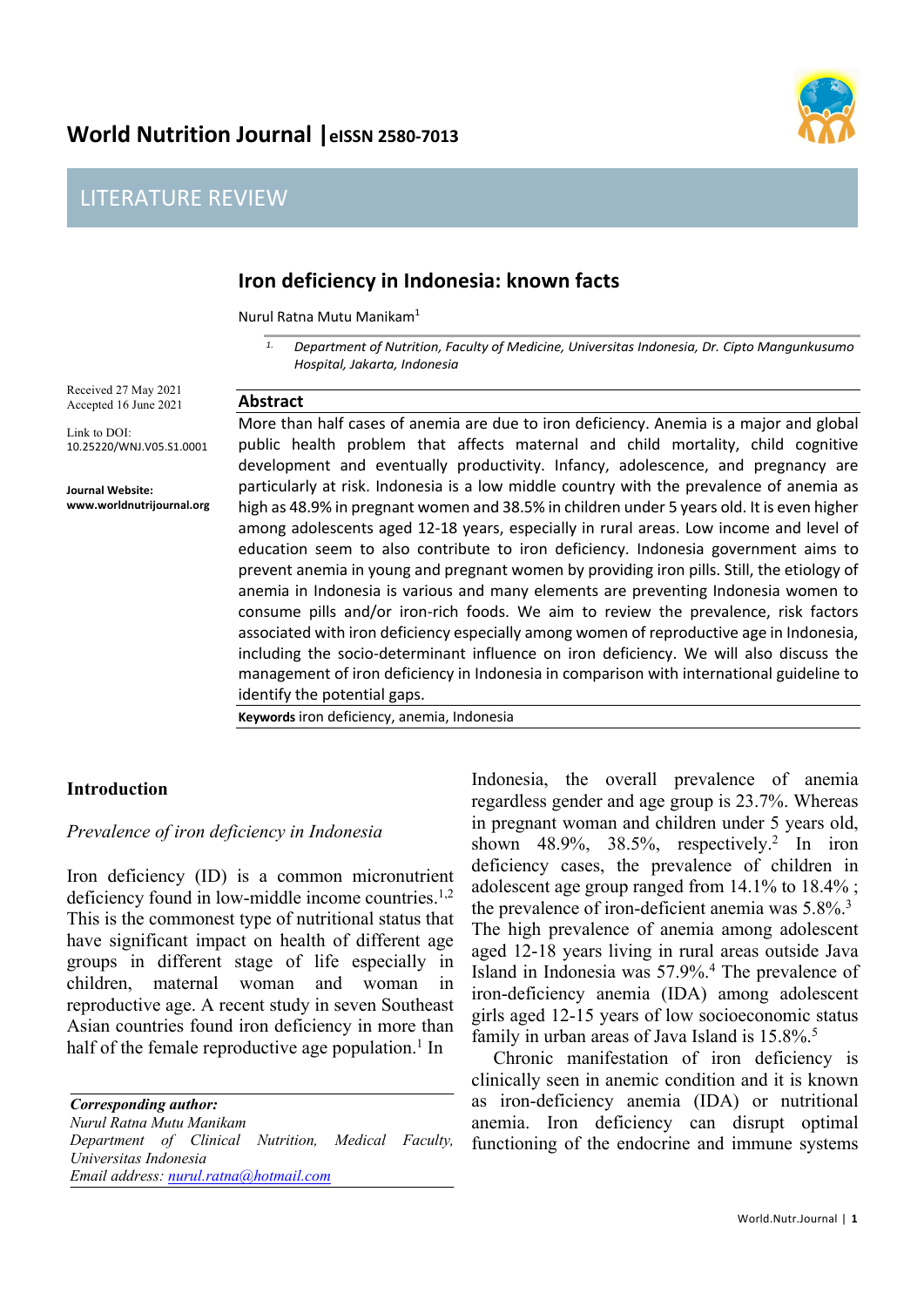and be associated with increased absorption of environmental metal toxins. The iron deficiency has impaired cognitive function in children that will affect a child's future quality of life.3,6–8

#### **Risk factors of iron deficiency**

Studies have been trying to determine the risk factors for ID, however due to the significant manifestation is ID-anemia related, hence data that makes the risk factors for IDA to be more accessible. Some risk factors have been identified in this article, and author is trying to update data from Indonesian analysis. There are three physiological risk factors that encourage IDA, i.e. infancy, adolescence in girls, and pregnancy. Blood loss, malabsorption, chronic diseases (e.g., chronic kidney diseases, cancer), and genetic abnormalities are the medical conditions that contribute to IDA.7 Serum ferritin is the standard laboratory indicator of noninflammatory ID, while serum ferritin and hemoglobin levels are taken into account in IDA.<sup>7</sup>

#### *Age*

Children in younger age groups are vulnerable to moderate/severe anaemia, i.e. children aged 6-11 months are 4.71 times more likely to have anaemia than children older than 60 months of age.  $[9]$  This age group may have inadequate consumption of iron nutrient which may have resulted in iron deficiency anaemia. There is an increased risk of IDA due to the menstrual cycle in teenage girls.<sup>7</sup>

One Indonesian study found that the incidence of anemia in pregnant women age 21 – 35 years was lower than other age groups. [10] Myanmar and Indian women indicate that different age classes are at higher risk, i.e. women >40 years of age are more likely to be anemic.<sup>11,12</sup> One study in Tanzania found that rising age was associated with an increased risk of anemia.13 In rural China, women aged 45-49 are more likely to have anemia compared to younger people.14 The different results suggested a higher prevalence of anemia among adult women than among young women, as contraception protects younger women from bleeding and abortion and the number of live births increases the risk of anemia.<sup>15</sup>

### *Parity, Number of Live Births and Miscarriages'*

Multiparity is related to the number of pregnancy and childbirth, leading to blood loss. Iron deficiency anemia will increase the bleeding episode during labour. Thus, multiparity women were at risk of having more than one bleeding episodes in childbirth. One study found that women with more than two children were not significantly associated with anemia.<sup>12</sup> However, women with more than three children appear to be anemic, as revealed in one study in Ethiopia and Myanmar.<sup>11,16</sup> Studies in India found that anemia was more general among women of high parity due to recurrent pregnancy and insufficient spacing between pregnancies.<sup>17</sup> There was no association between parity and anemia in an observational study conducted in East Java.<sup>18</sup> However, analysis from large sample studies in Indonesia have shown that multiparity increase the risk of anaemia by 58%.10

Bleeding by miscarriage can cause anemia. One rural research in China found that women with a history of miscarriage were more likely to have anemia than to adapt to other independent variables.  $[14]$  In the study, women had a history of miscarriage and also a history of intrauterine device (IUD) use. The risk of anemia will decrease compared to women with a history of miscarriage but not to women with a history of IUD use.<sup>14</sup> Bleeding has two pathways to induce anemia; the first is through direct blood loss, and the second is through prolonged blood loss. The most common cause of miscarriage is direct blood loss, including loss of hemoglobin-containing red blood cells. Decreased amounts of hemoglobin also lead to anemia. Women suffering miscarriage, in general, can also suffer blood loss. Disorder can be aggravated by extreme bleeding in women. The number of miscarriages in this study will be further explored in order to determine its relationship with anemia.19

### *Body mass index (BMI)*

The body mass index (BMI) is measured at the individual level as the height and weight are femalederived measurements. BMI can describe the history of the intake of anemia-induced nutrients. Women with BMI  $\langle 18.5 \text{ kg/m}^2 \text{ (underweight)}$  were significantly more likely to be anemic than women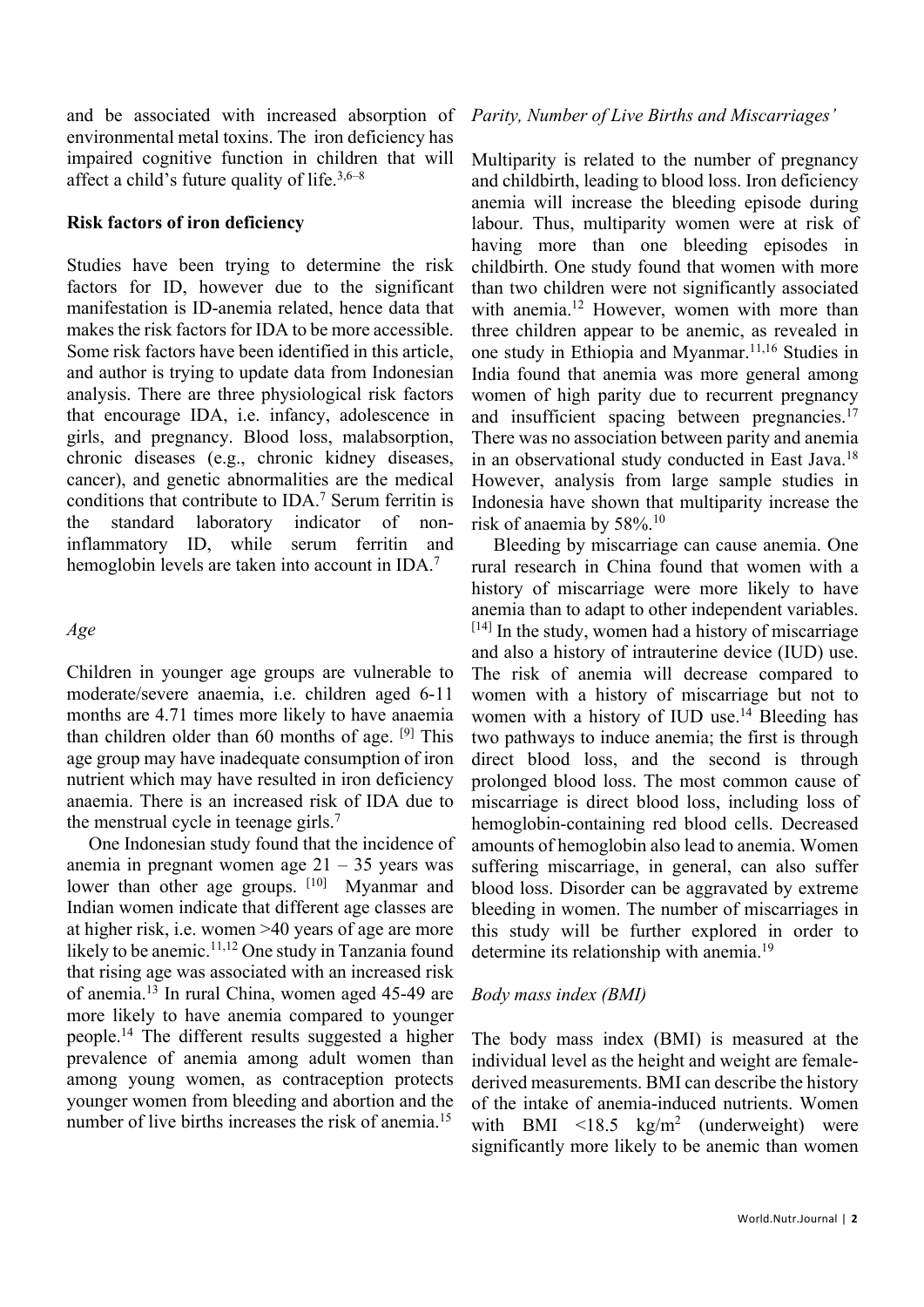with normal weight. BMI was related to malnutrition, which included a dietary deficiency of iron, so women seemed to have anemia. In addition, overweight status was clarified as a protective effect.20 Increasing BMI was correlated with the risk of recovery from anemia, which indicates that underweight individuals tended to have anemia.<sup>21</sup>

However, current research indicated that obesity was more likely to have a duplicitous relationship with ID and it was considered as a nontraditional risk factor of ID.22,23 Two Indonesian studies back up this janus-faced clinical condition of obesity in pre-marital reproductive-aged women and female adolescent. 24,25 In a premarital reproductive-aged women (age 18 to 22 years) with obesity, their iron status were slightly lower than those who are not obese.24 Different result shown from another study involving female adolescent (age 10 to 18 years), there was no difference in the iron status of obese adolescent female with normal BMI.25 The regulation of iron metabolism in the obese occurs, is still on debate. There was an indication that it was through a hepcidin regulation. While there are links between obesity and ID, decreased dietary iron absorption, and increased serum hepcidin, it is still unclear how weight gain affects iron status mechanistically.23 However, a current study found that hepcidin levels did not contribute to the development of IDA in obese children.<sup>26</sup>

### *Pregnancy*

Pregnancy is the individual state of women because of inner processes. Pregnancy is one factor that may affect anemia because the mother supplies nutrients to her fetus. Pregnancy greatly raises the risk of anemia. Individual level variables revealed anemiarelated pregnancy. [27] Pregnant women not only face anemia due to inadequate intake of micronutrients, but also a shortage of iron pills. Pregnant women must eat at least 90 iron pills during pregnancy. Increased needs of iron during pregnancy is one cause of anemia worldwide. <sup>28</sup> Pregnant women provide iron to the fetus so they need more iron for themselves and the fetus. 18

#### *Level of education and literacy status*

Training is a vital aspect of living that has been repeatedly investigated. Training has a long-term role to play in terms of work opportunities, health knowledge, and income that can affect health. One study in Bali confirmed these findings, explaining how education influences the awareness of disease.29 Ethiopian women without formal education were more anemic than educated women,<sup>30</sup> and uneducated women seemed to have anemia more than educated women in Mali.20 Education is related to anemia and increased education decreases the risk of anemia in North Sumatra Province.31 Women in rural China who have completed only or below primary school, were more likely to have anemia than those in higher education.14 Training influences the knowledge of fitness, socio-economic status and profession, such that women with higher education tend to have knowledge of the prevention of anemia. They had a higher socio-economic status and work that could meet their normal nutritional needs.<sup>29</sup> In addition, low levels of education have been related to unemployment and low socio-economtyle to ease contact. Literacy is defined as the ability to read and write. 32

Literacy is directly linked to lifesage properly and is related to knowledge to prevent anemia. Illiteracy was significantly associated with high prevalence of anemia during pregnancy.<sup>17</sup> Women's level of literacy was associated with anemia based on a study in Tamil Nadu, India.33 Women's educational status is important and has led to greater understanding of the value of iron-rich diet, personal hygiene and environmental sanitation. 33

### *Frequency of micronutrient intake*

The intake of micronutrients is an important eating behavior. Iron-containing micronutrients can increase hemoglobin levels. Fish and meat produce high iron relative to eggs, milk and vegetables. One study in China showed that insufficient riboflavin  $(B<sub>2</sub>)$  intake was associated with anemia.<sup>34</sup> In lowincome countries, riboflavin deficiency was one of the most common vitamin deficiency, particularly in a community where rice was the main food with insufficient milk and meat intake.35 In support of previous research, pernicious anemia was the most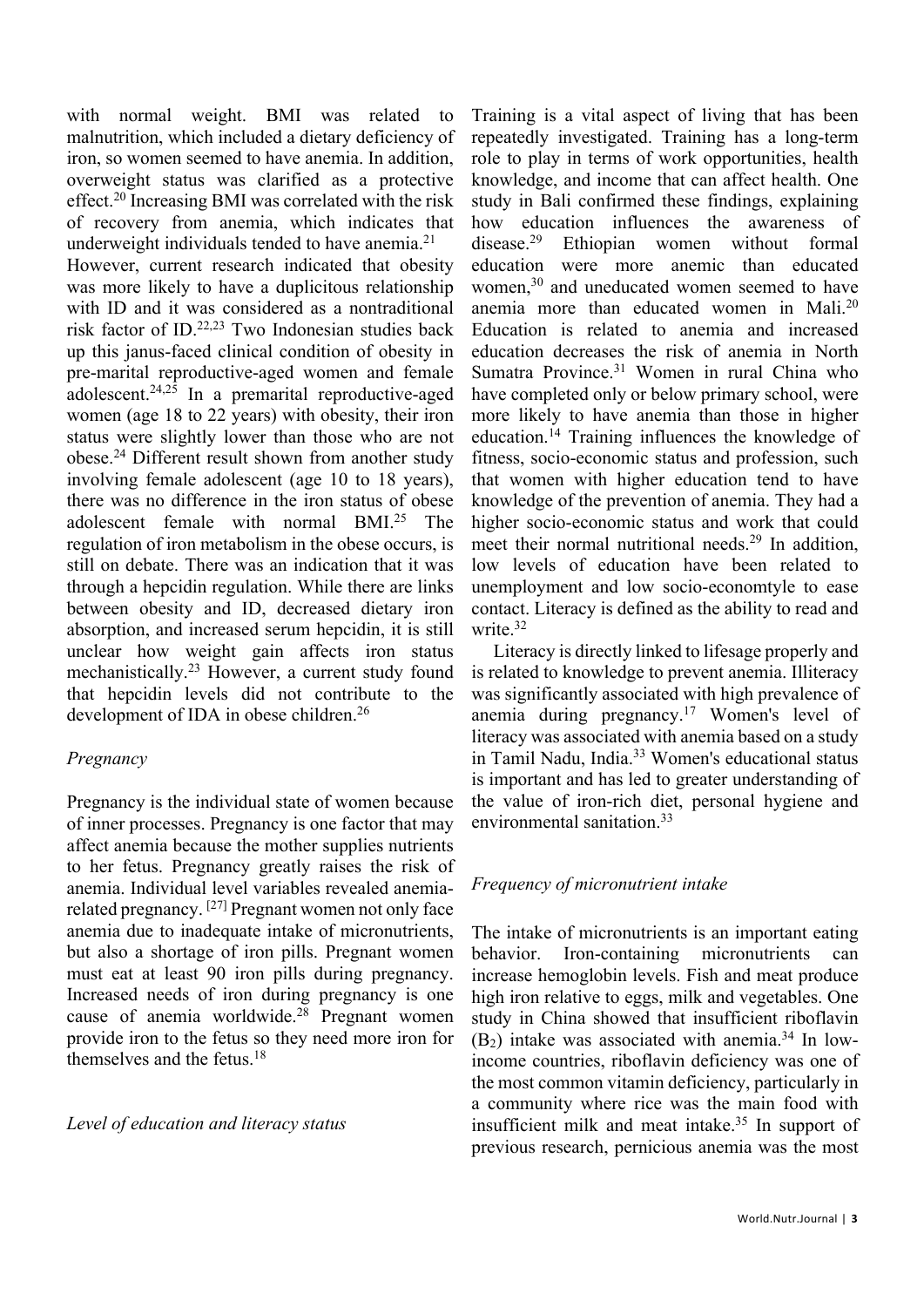common risk due to vitamin B12 deficiency, a nutrient found in meat, fish, eggs and milk. [36] Intake of micronutrients such as energy, fat, total protein iron, nonheme iron, heme iron, vitamin C, riboflavin and fiber has been significantly associated with anemia in China.<sup>34</sup> Dietary considerations included significant risk factors for iron anemia deficiency due to lower intake of iron from meat.<sup>18</sup> However, a micronutrient rich supplement drink increase haemoglobin level in school-aged children in Indonesia.37

### *Region/Province*

Region is one element that defines living environments, such as living in risky areas, which may impact access to food. An analysis of anemia determinants in Myanmar has shown that the geographical region, especially the coastal region, was more likely to have anemia than the delta, central plain and hilly areas.<sup>11</sup> Coastal and delta lands have been vulnerable to natural disasters, including cyclones, floods and landslides that threaten to cause food shortages, increasing food prices and reduced salaries.<sup>38</sup> Study in rural areas has shown that women living in the northwest are more likely to have anemia than other areas.<sup>14</sup> In Indonesian scope, each province had its own geographical characteristics which could constitute a risk factor for anemia.

### *Birth attendants*

The involvement of childbirth attendants is related to accessibility of health facilities. The role of birth attendants includes the management of bleeding and the use of health services to prevent anemia. Traditional birth attendants have played an important role in preventing disease and promoting healthy childbirth in difficult-to-access areas where antenatal clinics have rarely been held.39 However, unskilled childbirth attendants could not handle bleeding episodes during delivery if there was a shortage of childbirth medical equipment and decreases hemoglobin levels were stabilized.

### **Socio-determinant influence on iron deficiency**

### *Income level*

The level of income is included in the lifestyle domain, as income is derived from work activities. The amount of income is one factor that reflects the economic status and its relationship to access to food. Poor families are more likely to be anemic because of access to healthy food.40 Family income was correlated with anemia, with household incomes below GDP (Gross Domestic Product) appearing to have anemic family members.<sup>[18]</sup> Women in Bangladesh's reproductive age were more likely to have anemia. This could be demonstrated by the activities of rural communities and agricultural sectors. <sup>41</sup> The low socio-economic status of pregnant women in rural India was a risk factor for anemia. $17$  The socio-economic status was closely linked to anemia due to lack of nutrition and poor health care. In addition, one study in the Indian tribal community showed that women with low economic status were more likely to be anemic.12 They were unable to access their own income or wealth due to lower rates of extra household employment and reduced economic influence within the household.40 Lower income households tended to have anemia that could be related to the family dependency ratio. Large low-income families could only meet their basic needs and nutritional needs, but lack access to iron sources and other nutritious food sources.18 Women with low income levels would have low purchasing power for healthy food  $42$ 

Increased income, particularly in low to middle income countries, is very important in deciding how to safeguard basic needs such as food. Women with higher incomes will meet various nutritional and food requirements. Lower consumption of nutrients is related to anemia. The income level was also included in this analysis in order to better understand its relationship with anemia.

### *Social and community networks*

Social and community networks generally describe how people interact and engage with their peers. Women's involvement in group activities can reflect social and community networks. Women who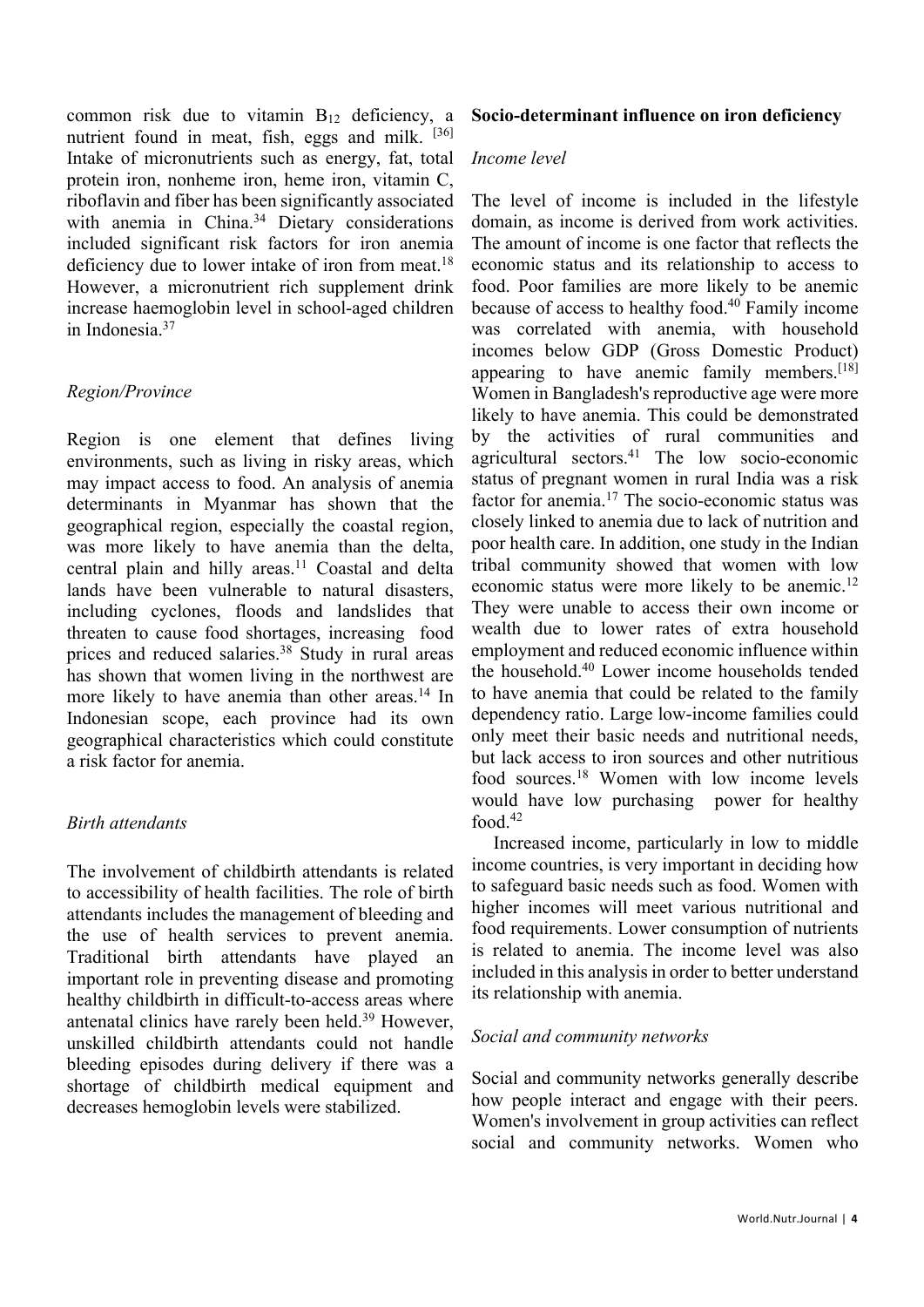contribute to and engage in group events will affect their health literacy and empowerment. In health care, iron pills are usually given, health support is provided, and other activities are implemented by community services, including women's groups, religious groups and other community organizations.43 In addition, women's activities were mostly related to health and mostly organized through the Community Health Centre, making it easier to share health information. The Semarang, Central Java study found that peer groups of fertile elderly women in a community such as PKK RT (*Pemberdayaan Kesejahteraan Keluarga Rukun Tetangga*; Family Empowerment and Welfare Organization Neighborhood Association) were significantly associated with anemia prevention knowledge, attitudes and skills.44 The role of peer group education has changed behavior and improved health promotion and prevention practices. The quasi-experimental research has shown varying levels of understanding, skills and attitudes between intervention and control groups.45

### *Occupation*

Occupation is linked to working conditions that can affect women's health. The study stated that women, working as agriculturalists, engaged in risky activities, e.g. working barefoot, so that hookworms could cause infection. Parasitic infection is likely to destroy red blood cells. Similar to farmers, gardeners also had a high risk of anemia because exposure to a pesticide may lead to aplastic anemia. Women working in the industrial sector were also at risk of anemia due to toxic pollutant effects, including cadmium and mercury corresponding to hemolytic anemia.<sup>46</sup> However, one study in Nigeria found that occupation was significantly associated with anemia in which housewives were more likely to have anemia compared to civil servants and traders.32 According to this report, housewives do not have their own income to select food.

### *Household food security*

Depending on living conditions, household food insecurity is related to food access. A household with food stock can prepare healthy food and is related to prevention of anemia. Food insecurity is characterized as a state of insufficient access to enough food for growth and development processes. Studies have shown a conflicting correlation between food security and iron deficiency. While there is no clear connection between food insecurity and anemia, the widespread assumption of food insecurity is related to household capacity to prepare safe food stock. For families with low economic status or low-income status.47-49

Migration is another factor causing food insecurity in the family. Migration is an aspect that defines human movements from the place of origin to the final destination in terms of living conditions. Migrants adapting to a new location may have trouble of getting food. Women from low-income countries were more likely to be anemic since they were an ethnic group that had migrated. They have experienced a lack of access to food.<sup>50</sup> The major cause of migration is economic factors. The key causes of migration were economic factors. Migration can influence diet spending and on improving health outcomes. One analysis in China found that the rates of anemia in migrant households were slightly higher because they were unable to adapt economically well.<sup>51</sup>

### **Management of iron deficiency in Indonesia (government programs, available guidelines, and policies) in comparison with international guideline: potential gaps**

The management of iron deficiency in Indonesia is focusing on the supplementation of iron pills. These tablets, also known as a blood replacement pills, are administered to both pregnant women and women of reproductive age. This act aims to prevent menstrual and iron-deficiency anemia. According to the Ministry of Health regulations, women in reproductive age may take iron pill once weekly and once during menstruation. Pregnant women should take iron pills daily, with a minimum intake of 90 pills. The pill should at least contain 60 mg elemental iron and 400  $\mu$ g folic acid.<sup>52</sup>

Iron pills intake is linked to the practice and discipline of taking medicine. Distribution of iron pills for the prevention anemia is part of community health care. The evidence based on finding that women who did not regularly take iron pills were more likely to be anemic than women with daily iron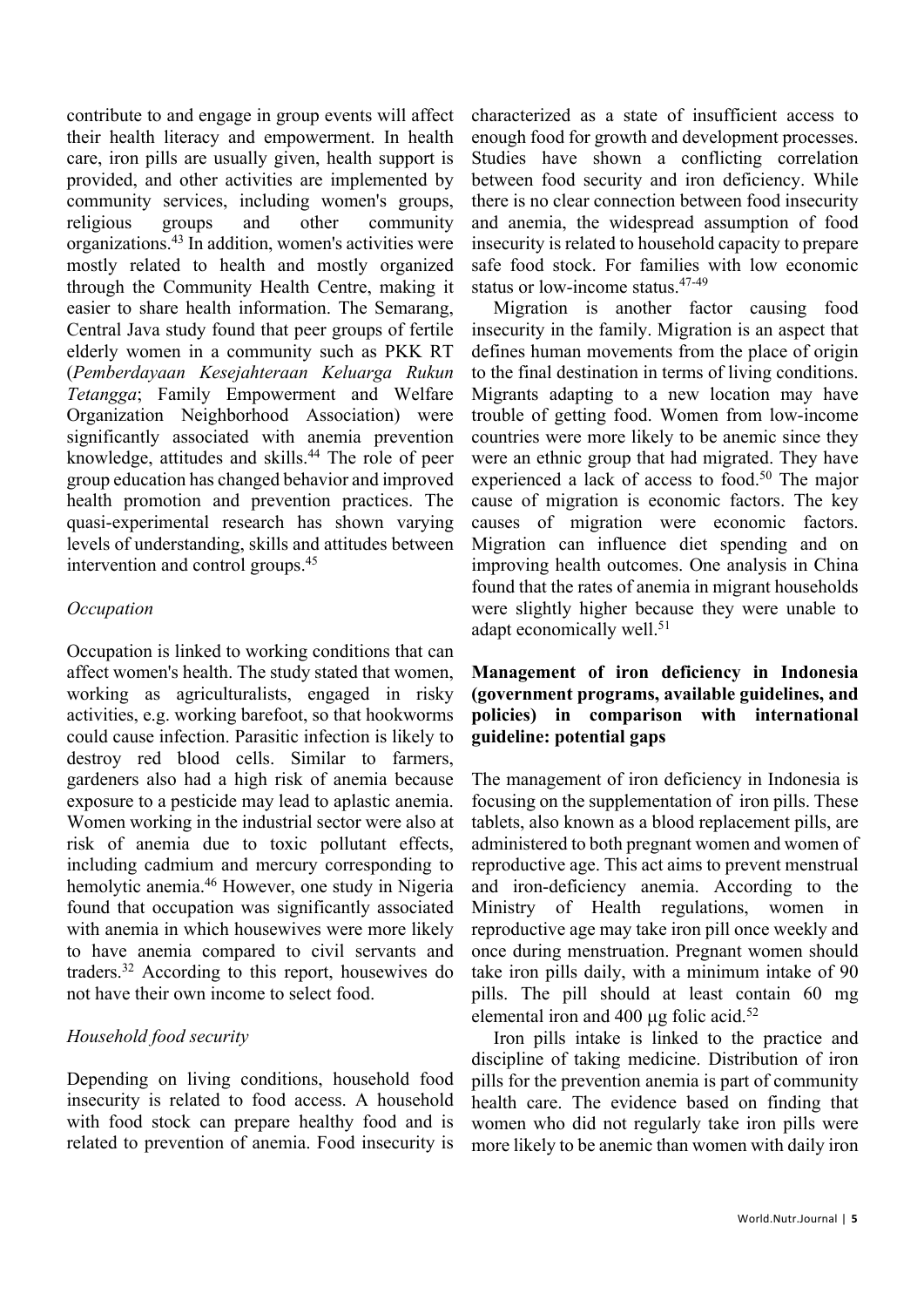pills.29 Adequate iron pill intake was associated with anemia based on a thesis from Deli Serdang District, North Sumatra, Indonesia.<sup>31</sup> The qualitative study found that women in Southeast Sulawesi perceived that iron tablets could enlarge the fetus, making difficult to deliver.<sup>53</sup> In addition, avoiding these types of food was thought to have an effect on anemia. <sup>53</sup> Another barrier that prevents female adolescents from taking iron tablets is their perceived benefit from doing so. A study done in an urban city of East Java found that, they are skeptical of the benefits of iron supplements.<sup>54</sup> Still, more research are needed to support that findings.

There is no regulation or guidance in Indonesia to provide initial nor regular screening/assessment of iron status among high risk population. The World Health Organization (WHO) guideline for IDA comprises of assessment, prevention, and control. Before iron supplementation as prevention, assessment of iron deficiency anemia should be done to determine the magnitude, severity, and distribution of iron deficiency and anemia, and preferably its main causes. WHO recommended that assessment of iron status is done by examining the hemoglobin and hematocrit values—a relatively simple and inexpensive measurement. In resourcepoor settings where routine laboratory testing of haemoglobin or haematocrit is not feasible, clinical signs should be regularly used to screen individual women and children. The purpose of this screening should be to identify high-risk subjects before the onset of life-threatening complications.

WHO advised to prevent IDA firstly by foodbased approaches through dietary improvement. The government should ensure the access to these ironrich foods. Iron supplementation is the most common strategy currently used to control iron deficiency in developing countries, including Indonesia. This may remain as the only approach until significant improvements are made in the diets of entire populations.

In populations with a severe prevalence of anemia (>40%), iron supplementation should start during pregnancy and continue during lactation for at least three months post-partum, at dosage of 60 mg iron and 400 µg folic acid daily. Similarly, in areas where the prevalence of anemia among women of childbearing age and pubertal girl is severe (> 40%), preventive iron supplementation of 60

mg/day iron with 400 µg folic acid for 3 months should be considered. Supplementation dosage and duration for adolescent girl and boy is the same in that area.

Iron supplementation programmes should be carefully assessed, and their efficiency and effectiveness monitored, to improve critical aspects of the system. Governement should establish a surveillance system to ensure appropriate monitoring of iron status and of programme implementation. 48

Obviously, there is a big gap between programme set by Indonesia government to prevent IDA and what is guided by WHO. Increased advocacy, exchange of information, development of human resources, and action-oriented research may be the solution for accelerating the achievement of the goals for reducing iron deficiency.

### **Summary**

National socioeconomic development, as well as personal health and productivity, are impaired by iron deficiency. Iron deficiency affects a significant part, and often a majority, of the population in nearly every country in the world.

Pregnancy and women of child-bearing age poses a higher risk for women to develop iron deficiency anemia due to physiological and socio-economic reasons. Programmes for the prevention of iron deficiency, particularly iron supplementation for pregnant women are essential. However, it has also become increasingly evident that the main target group for supplementation to prevent iron deficiency should be all women of childbearing age (in addition to infants older than 6 months, preschool children, and adolescent girls). This target group should not be limited to pregnant women, who are often accessible only through the health system and late in pregnancy.

If women enter pregnancy with adequate iron reserves, iron supplements provided during pregnancy will be more efficient at improving the iron status of the mother and of the fetus. As a result, the risk of maternal anemia at delivery and of anemia in early infancy will be reduced.

The government should mobilize the effective participation of community groups, the private sector, and nongovernmental organizations in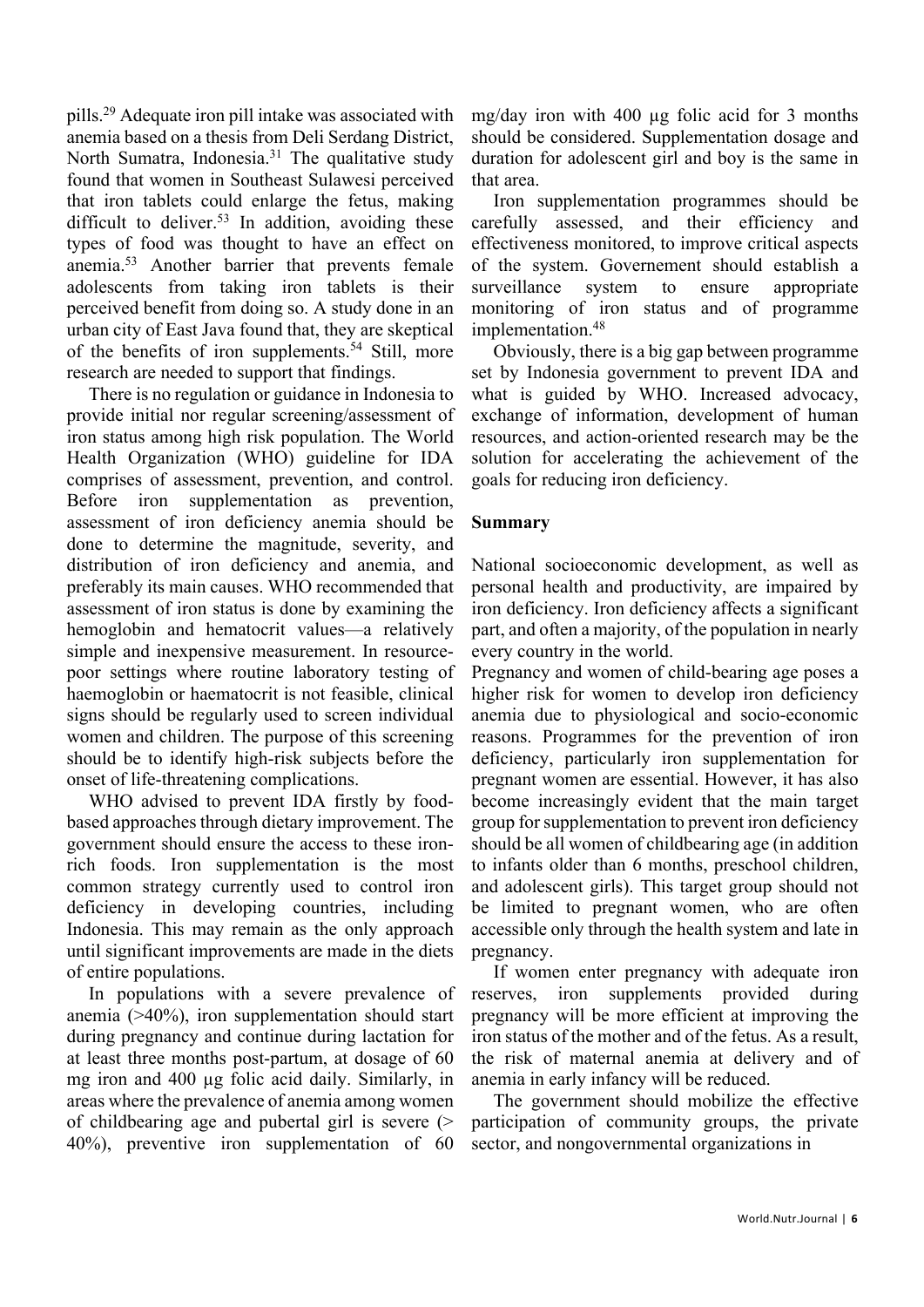programmes promoting sustainable primary health care, maternal and child health, and prevention of iron and other micronutrient deficiencies.

Finally, iron supplementation programmes should be carefully assessed, and their efficiency 8. and effectiveness monitored, to improve critical aspects of the system. To get here, the Governement should establish a surveillance system to ensure appropriate monitoring of iron status and of programme implementation.

### **Conflict of Interest**

The authors declared no conflict of interest regarding this article.

### **Open Access**

This article is distributed under the terms of the Creative Commons Attribution 4.0 International Licence

(http://creativecommons.org/licenses/by/4.0/),

which permits unrestricted use, distribution, and reproduction in any medium, provided you give appropriate credit to the original author(s) and the source, provide a link to the Creative Commons license, and indicate if changes were made.

### **References**

- 1. Sunuwar, D. R. *et al.* Prevalence and factors associated with anemia among women of reproductive age in seven South and Southeast Asian countries: Evidence from nationally representative surveys. *PLoS One* **15**, e0236449 (2020).
- 2. Kegiatan, R. *et al.* Kementerian Kesehatan RI Badan Penelitian dan Pengembangan Kesehatan. 1–5 (2015).
- 3. Andriastuti, M., Ilmana, G., Nawangwulan, S. A. & Kosasih, K. A. Prevalence of anemia and iron profile among children and adolescent with low socioeconomic status. *Int. J. Pediatr. Adolesc. Med.* **7**, 88–92 (2020).
- 4. Widjaja, I. R., Widjaja, F. F., Santoso, L. A., Wonggokusuma, E. & Oktaviati, O. Anemia among children and adolescents in a rural area. *Paediatr. Indones.* **54**, 88 (2014).
- 5. Sumarlan, E. S., Windiastuti, E. & Gunardi, H. Iron Status, Prevalence and Risk Factors of Iron Deficiency Anemia Among 12- to 15-Year-Old Adolescent Girls from Different Socioeconomic Status in Indonesia. *Makara J. Heal. Res.* **22**, 46 (2018).
- 6. Bailey, R. L., West, K. P. & Black, R. E. The

epidemiology of global micronutrient deficiencies. *Ann. Nutr. Metab.* **66**, 22–33 (2015).

- 7. Lopez, A., Cacoub, P., Macdougall, I. C. & Peyrin-Biroulet, L. Iron deficiency anaemia. in *The Lancet* vol. 387 907–916 (Lancet Publishing Group, 2016).
	- 8. Falkingham, M. *et al. The effects of oral iron supplementation on cognition in older children and adults: a systematic review and meta-analysis*. http://www.nutritionj.com/content/9/1/4 (2010).
- 9. Li, H. *et al.* Anemia prevalence, severity and associated factors among children aged 6-71 months in rural Hunan Province, China: a community-based crosssectional study. doi:10.1186/s12889-020-09129-y.
- 10. Opitasari, C. & Andayasari, L. *Young mothers, parity and the risks of anemia in the third trimester of pregnancy*. *Health Science Journal of Indonesia* vol. 6 (2015).
- 11. Win, H. H. & Ko, M. K. Geographical disparities and determinants of anaemia among women of reproductive age in Myanmar: analysis of the 2015-2016 Myanmar Demographic and Health Survey. *WHO South-East Asia J. public Heal.* **7**, 107–113 (2018).
- 12. Ismail, I., Kahkashan, A., Antony, A. & V.K., S. Role of socio-demographic and cultural factors on anemia in a tribal population of North Kerala, India. *Int. J. Community Med. Public Heal.* **3**, 1183–1188 (2016).
- 13. Msemo, O. A. *et al.* Prevalence and risk factors of preconception anemia: A community based cross sectional study of rural women of reproductive age in northeastern Tanzania. *PLoS One* **13**, e0208413 (1-18) (2018).
- 14. Ma, Q. *et al.* Study on the prevalence of severe anemia among non-pregnant women of reproductive age in rural China: A large population-based cross-sectional study. *Nutrients* **9**, 1–15 (2017).
- 15. Merrill, R. D. *et al.* Factors associated with inflammation in preschool children and women of reproductive age: Biomarkers Reflecting Inflammation and Nutritional Determinants of Anemia (BRINDA) project. *Am. J. Clin. Nutr.* **106**, 348S-358S (2017).
- 16. Kedir, H., Berhane, Y. & Worku, A. Khat chewing and restrictive dietary behaviors are associated with anemia among pregnant women in high prevalence rural communities in eastern Ethiopia. *PLoS One* **8**, e78601 (1-7) (2013).
- 17. Singal, N., Setia, G., Taneja, B. K. & Singal, K. K. Factors associated with maternal anaemia among pregnant women in rural India. *Bangladesh J. Med. Sci.* **17**, 583–592 (2018).
- 18. Hidayah, N. Analysis of Risk Factros of Anaemia Among Women in Reproductive Age in Jepang Pakis Village Kudus District. *Anal. Fakt. Penyebab Anemia Wan. Usia Subur Di Desa Jepang Pakis Kabupaten Kudus* 70–78 (2016).
- 19. Jameson, J. L. *et al.* Anemia Due to Acute Blood Loss. in *Harrison's Principles of Internal Medicine* (McGraw-Hill Education, 2018).
- 20. Ngnie-Teta, I., Kuate-Defo, B. & Receveur, O. Multilevel modelling of sociodemographic predictors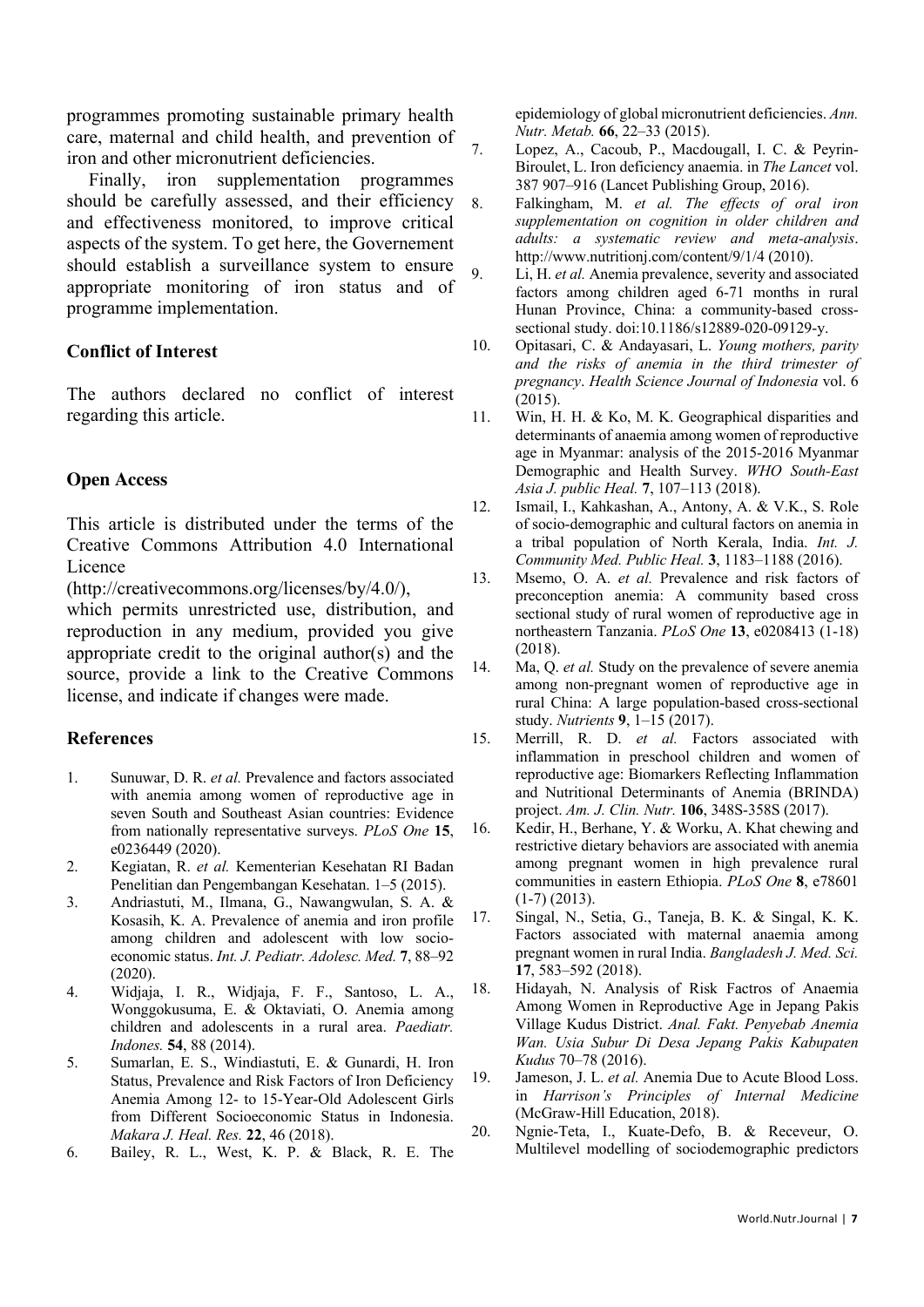of various levels of anaemia among women in Mali. *Public Health Nutr.* **12**, 1462–1469 (2009).

- 21. Petraro, P. *et al.* Determinants of anemia in postpartum HIV-negative women in Dar es Salaam, Tanzania. *Eur. J. Clin. Nutr.* **67**, 708–717 (2013).
- 22. Aigner, E., Feldman, A. & Datz, C. Obesity as an Emerging Risk Factor for Iron Deficiency. *Nutrients* **6**, 3587–3600 (2014).
- 23. Tussing-Humphreys, L., Pustacioglu, C., Nemeth, E. & Braunschweig, C. Rethinking Iron Regulation and Assessment in Iron Deficiency, Anemia of Chronic Disease, and Obesity: Introducing Hepcidin. *J. Acad. Nutr. Diet.* **112**, 391–400 (2012).
- 24. Nurramadhani, S. R. *et al.* Status Besi dan Kualitas Diet pada Wanita Usia Subur Pranikah Obesitas di Kota Semarang. *Amerta Nutr.* **3**, 247–256 (2019).
- 25. Afrianti, D., Garna, H. & Idjradinata, P. Perbandingan status besi pada remaja perempuan obes dengan gizi normal. *Sari Pediatr.* **14**, 97–103 (2016).
- 26. Sal, E. *et al.* Relationship between obesity and iron deficiency anemia: is there a role of hepcidin? (2018) doi:10.1080/10245332.2018.1423671.
- 27. Messina, J. P., Mwandagalirwa, K., Taylor, S. M., Emch, M. & Meshnick, S. R. Spatial and social factors drive anemia in Congolese women. *Heal. Place* **24**, 54– 64 (2013).
- 28. Stevens, G. A. *et al.* Global, regional, and national trends in haemoglobin concentration and prevalence of total and severe anaemia in children and pregnant and non-pregnant women for 1995-2011: A systematic analysis of population-representative data. *Lancet Glob. Heal.* **1**, 16–25 (2013).
- 29. Suega, K., Dharmayuda, T. G., Sutarga, I. M. & Bakta, I. M. Iron-deficiency anemia in pregnant women in Bali, Indonesia: A profile of risk factors and epidemiology. *Southeast Asian J. Trop. Med. Public Health* **33**, 604–607 (2002).
- 30. Haidar, J. Prevalence of anaemia, deficiencies of iron and folic acid and their determinants in ethiopian women. *J. Heal. Popul. Nutr.* **28**, 359–368 (2010).
- 31. Sari, J. The Influence of Individual, Nutrition Consumption and Socio-Cultural Characteristics on the Indicent of Anemia in Pregnant Mothers in the Working Area of Bandar Khalipah Puskesmas, Percut Sei Tuan Subdistrict, Deli Serdang District. (University of Sumatera Utara, 2013).
- 32. Imoru, M., Buhari, H. & Erhabor, O. Effect of Socio-Demographic Variables on the Prevalence of Anaemia AMong Pregnant Women in Sokoto, nigeria. *Jacobs J. Emerg. Med.* **3(4)**, 1–5 (2016).
- 33. K, C. & K, S. A cross-sectional study of anemia among women of reproductive age group (15-49 years) in a rural population of Tamil Nadu. *Int. J. Med. Sci. Public Heal.* **6**, 1 (2017).
- 34. Shi, Z. *et al.* Inadequate riboflavin intake and anemia risk in a Chinese population: Five-year follow up of the Jiangsu nutrition study. *PLoS One* **9**, e88862 (1-8) (2014).
- 35. Bamji, M. Vitamin Deficiencies in Rice-eating

Populations. Effects of B- vitamin Supplements. *Exp. Suppl.* 245–263 (1983).

- 36. Soundarya, N, S. P. A Review on Anaemia –Types, Causes, Symptoms and Their Treatments. *J. Sci. Technol. Investig.* **1**, 10–17 (2016).
- 37. Osendarp, S. J. M. *et al.* Effect of a 12-mo micronutrient intervention on learning and memory in well-nourished and marginally nourished school-aged children: 2 Parallel, randomized, placebo-controlled studies in Australia and Indonesia. *Am. J. Clin. Nutr.* **86**, 1082– 1093 (2007).
- 38. LEARN. *UNDERNUTRITION IN MYANMAR Part 1: A Critical Review of Literature*. https://www.liftfund.org/sites/liftfund.org/files/uploads/Publications/LEARN\_UnderNu trition-in-Myanmar\_Part 1\_low res\_corrected.pdf (2016).
- 39. Menendez, C. *et al.* The effects of iron supplementation during pregnancy, given by traditional birth attendants, on the prevalence of anaemia and malaria. *Trans. R. Soc. Trop. Med. Hyg.* **88**, 590–593 (1994).
- 40. Bentley, M. E. & Griffiths, P. L. The burden of anemia among women in India. *Eur. J. Clin. Nutr.* **57**, 52–60 (2003).
- 41. Hyder, S. Z., Persson, L.-Å., Chowdhury, A. & Ekström, E.-C. Anaemia among non-pregnant women in rural Bangladesh. *Public Health Nutr.* **4**, 79–83 (2001).
- 42. Suyardi, M. A., Andriani, A. & Priyatna, B. L. Gambaran anemia gizi dan kaitannya dengan asupan serta pola makan pada tenaga kerja wanita di Tangerang, Banteng Nutrional anemia profile in relation to nutrients intake and food pattern of the female workers in Tangerang, Banten. *J. Kedokt. Yars.* **17**, 031–039 (2009).
- 43. Stoltzfus, R. J. & Dreyfuss, M. L. *Guidelines for the use of iron supplements to prevent and treat iron deficiency anaemia. International Nutritional Anaemia Group*. (ILSI Press International Life Science Institute, 1998).
- 44. Aisah, S., Sahar, J. & Sutanto Priyo, H. Pengaruh Edukasi Kelompok Sebaya Terhadap Perubahan Perilaku Pencegahan Anemia Gizi Besi pada Wanita USia Subur di Kota Semarang. in *Prosiding Seminar Nasional Unimus* 119–27 (2008).
- 45. Zuraida, R., Lipoeto, N. I., Masrul, M. & Februhartanty, J. The Effect of Anemia Free Club Interventions to Improve Knowledge and Attitude of Nutritional Iron Deficiency Anemia Prevention among Adolescent Schoolgirls in Bandar Lampung City, Indonesia. *Open Access Maced. J. Med. Sci.* **8**, 36–40 (2020).
- 46. Wiwanitkit, V. *Tropical Anemia*. (Nova Biomedical, 2006).
- 47. Campbell, A. A. *et al.* Relationship of household food insecurity to anaemia in children aged 6-59 months among families in rural Indonesia. *Ann. Trop. Paediatr.* **31**, 321–330 (2011).
- 48. Padmanabhan, V. M. V. & Palanisamy, S. The use of TiO 2 nanoparticles to reduce refrigerator irreversibility. *Energy Conversion and Management* vol.